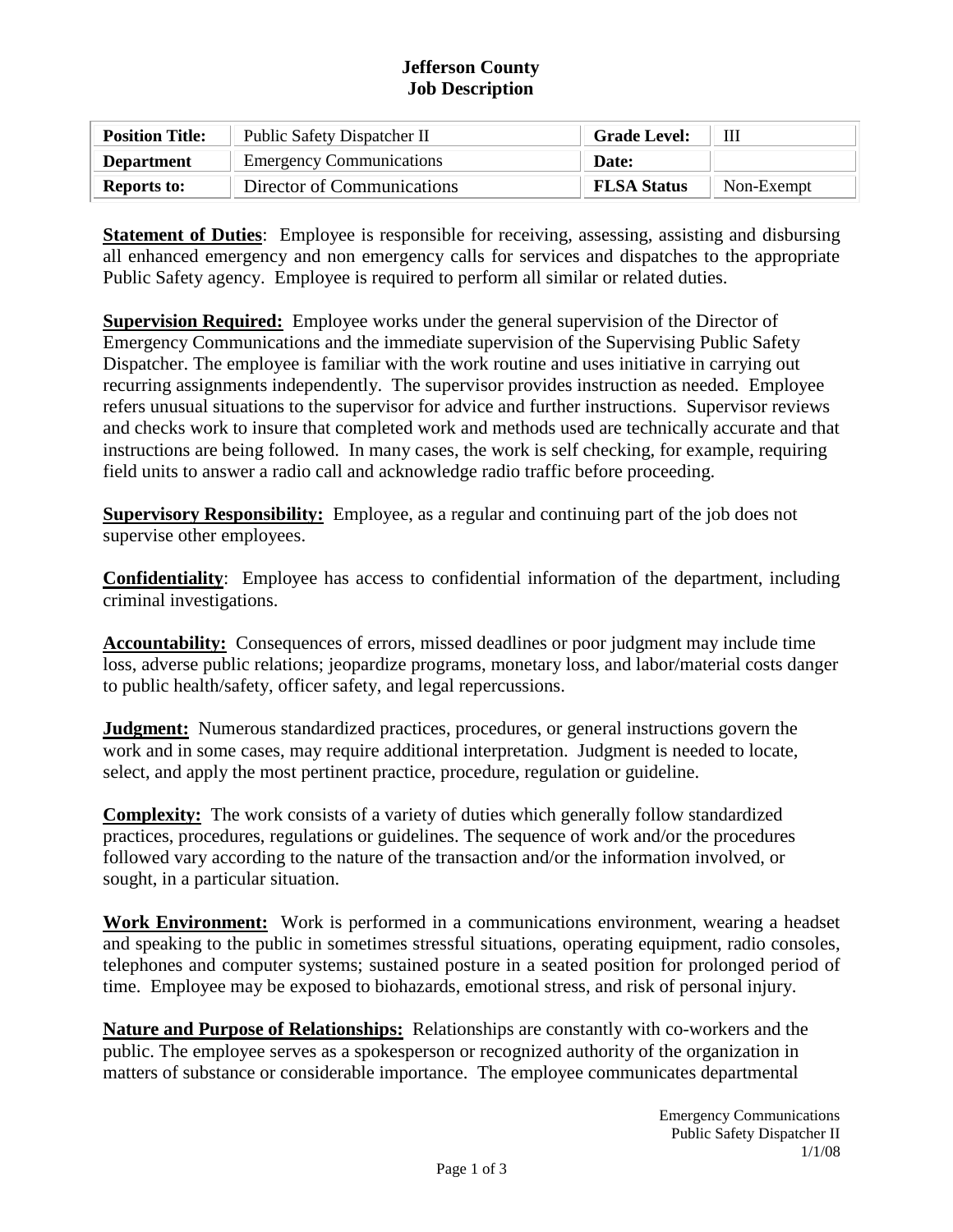# **Jefferson County Job Description**

practices, procedures, regulations or guidelines. May be required to discuss controversial matters where tact is required to avoid friction and obtain cooperation.

**Occupational Risk:** Duties of the job present little potential for injury to the employee. Risk exposure is similar to that found in typical emergency dispatch settings.

# **Essential Functions:**

*The essential functions or duties listed below are intended only as illustrations of the various type of work that may be performed. The omission of specific statements of duties does not exclude them from the position if the work is similar, related, or a logical assignment to the position.*

- 1. Provide effective, efficient, prompt and courteous emergency communications with the public and public safety agencies of Jefferson County.
- 2. Make rapid and accurate determination of the nature of each call and the degree, severity, and location of any emergency.
- 3. Refer non-emergency callers to the appropriate agency or other resource.
- 4. Question emergency callers to elicit complete and accurate information necessary for emergency response and creates appropriate incident card or CAD event.
- 5. Select emergency response units and properly alerts response unit(s) in exact accordance with established user agency policies and procedures.
- 6. Maintain current status on all field units.
- 7. Closely monitor any situation presenting a potential danger to the life or safety of field personnel and takes immediate action to dispatch assistance as required.
- 8. Maintain radio contact with field units and enforces proper channel control, discipline, and courtesy.
- 9. Maintain records and logs reflecting the outcome and details of emergency incidents.
- 10. Participates in periodic training and evaluation activities to establish and maintain a high level of proficiency.
- 11. Assists in providing in-service training to, and evaluation of, Public Safety Dispatch trainees.
- 12. Completes special projects to enhance the overall environment as assigned by the Supervising Public Safety Dispatcher.